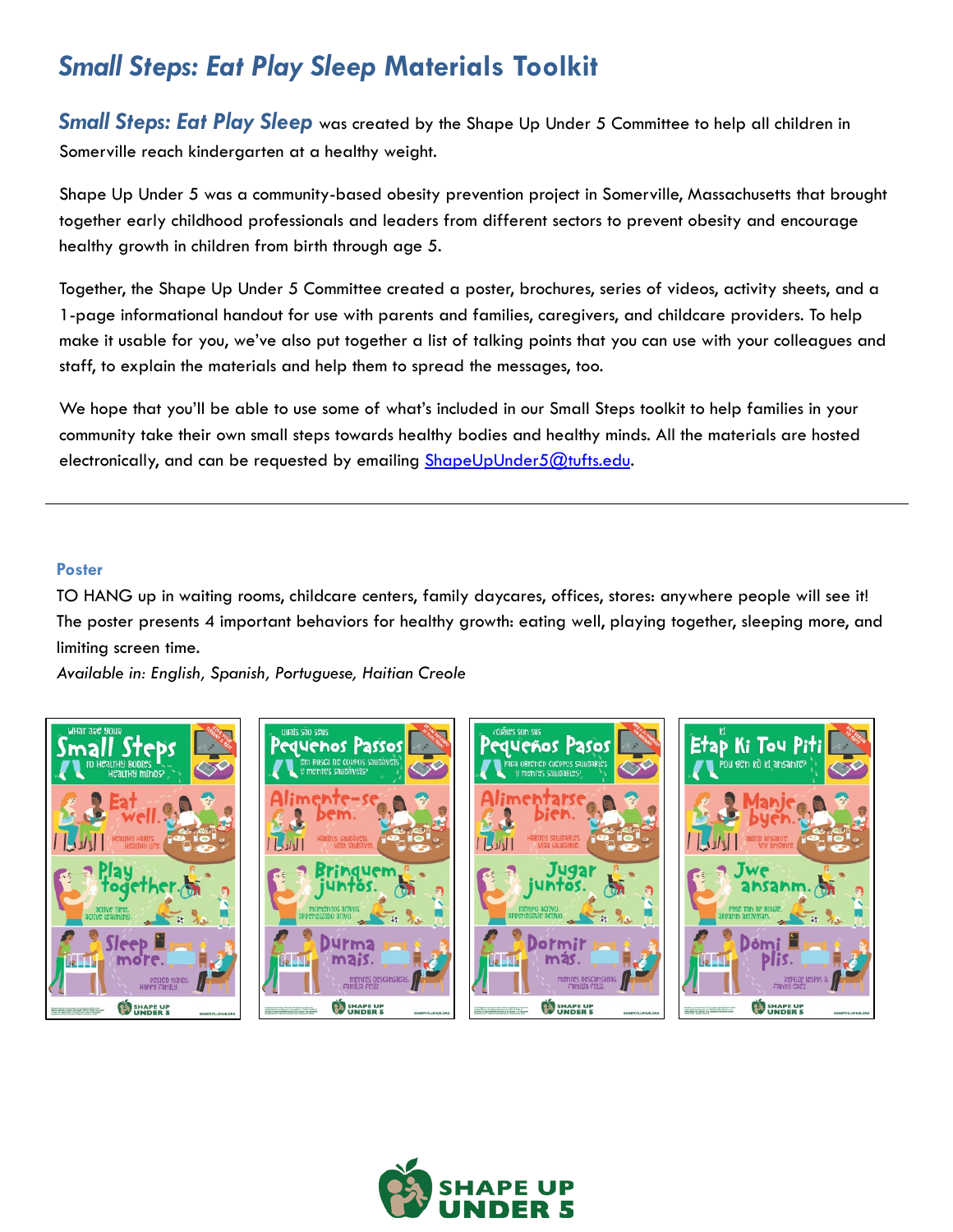## **Brochures**

TO GIVE to parents with children age 5 and under. The brochures give age appropriate advice for *how to* eat well, sleep more, and play together. There are three different versions, one each for children ages 0-9 months, 9 months-3 years, and 3-5 years.

All languages a*vailable in: English, Spanish, Portuguese, Haitian Creole*



### **1 page informational handout**

TO INCLUDE in messages sent home, or after visit summaries, or any communication that goes home to parents. The 1page informational handout includes all 4 languages

*Available in: English, Spanish, Portuguese, Haitian Creole*



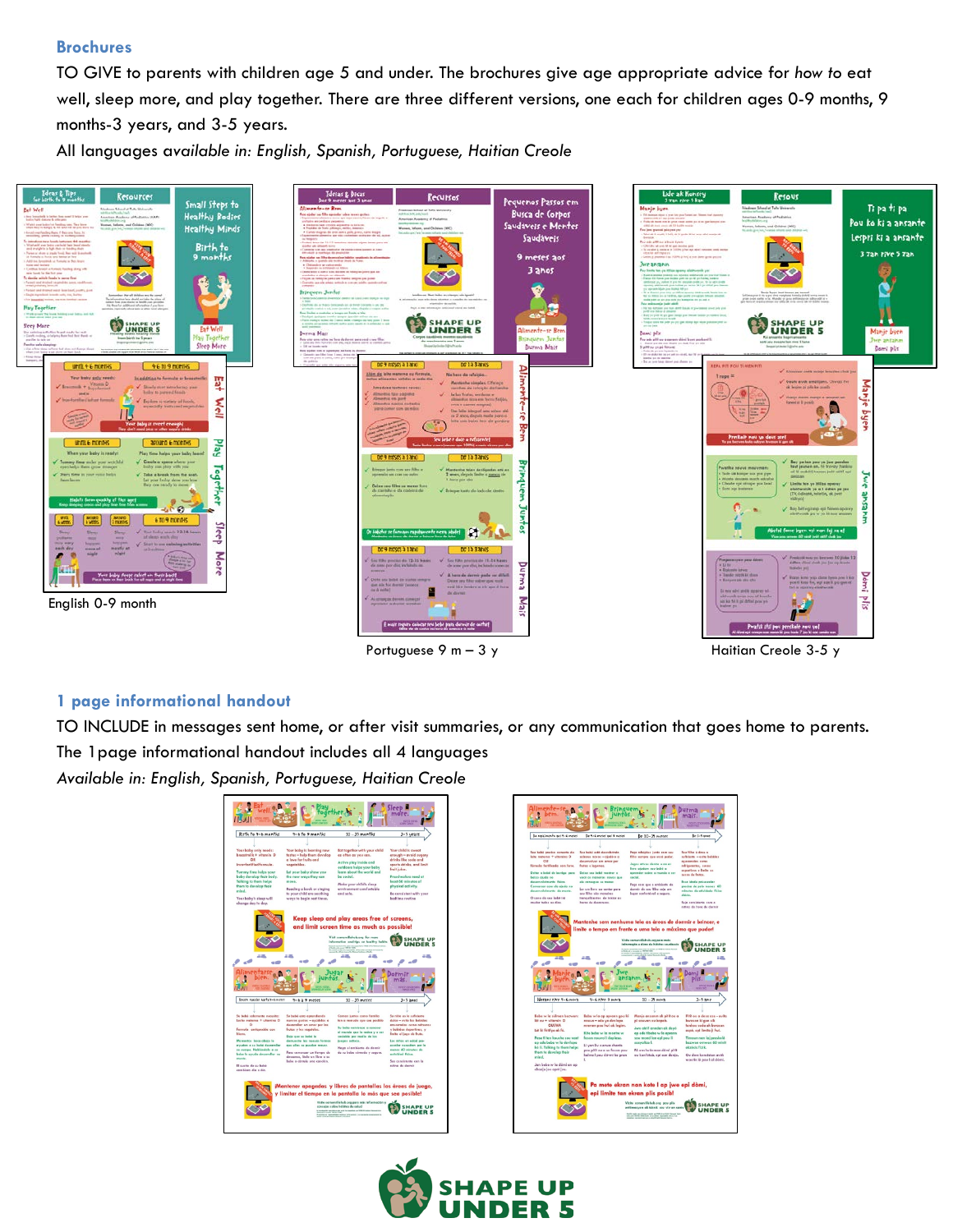# **Talking points**

TO HELP you start a conversation about eat, play, and sleep habits with parents and caregivers of young children.

*Available in: English*



## **Placemat/activity sheets**

TO SHARE with young children, parents, and caregivers, so they can play together. *Available in: English*